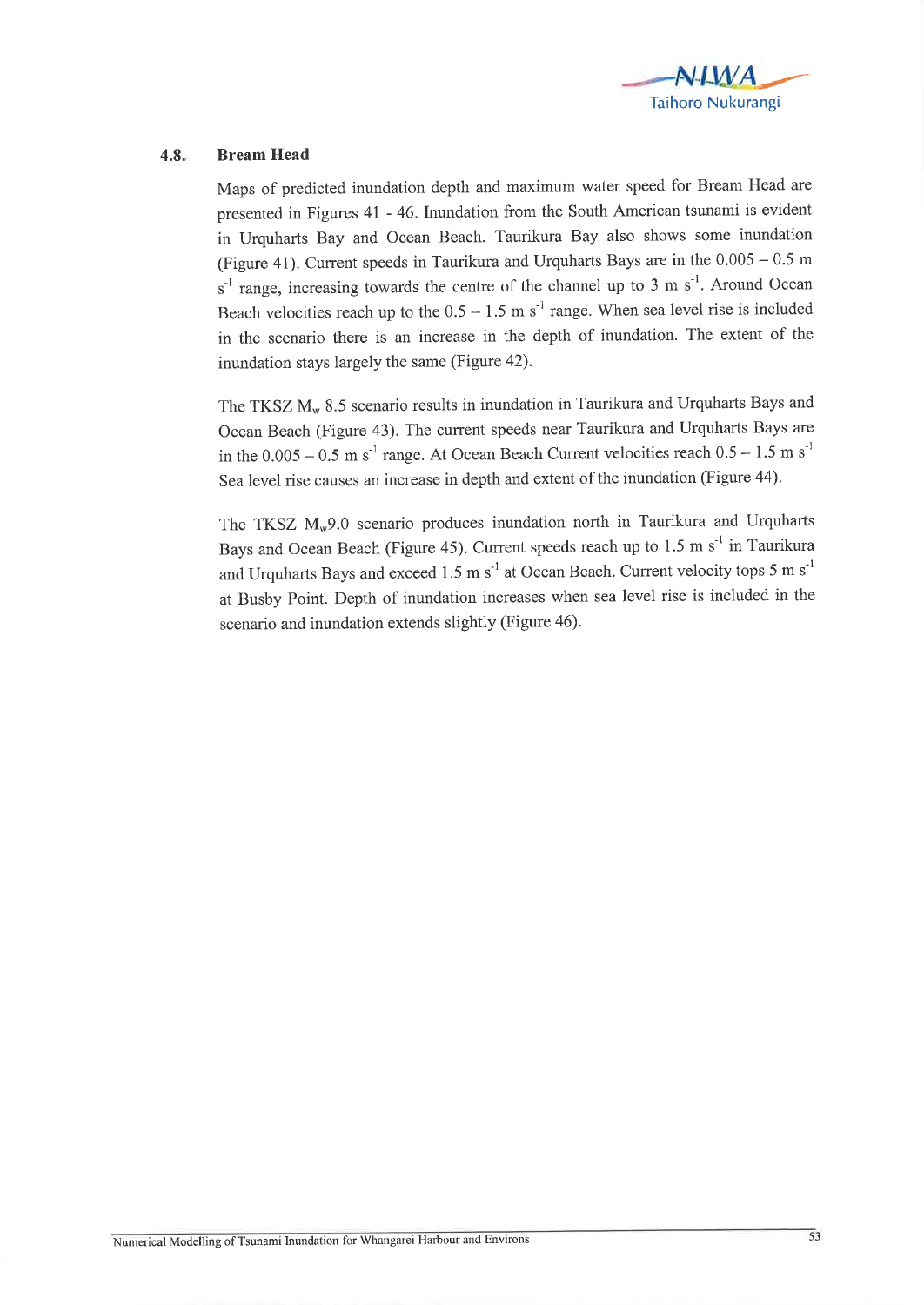



Figure 41: Bream Head: Maximum inundation depth (upper) and speed (lower) plots for the South American tsunami scenario at MHWS (to extent of LIDAR) in Whangare Harbour.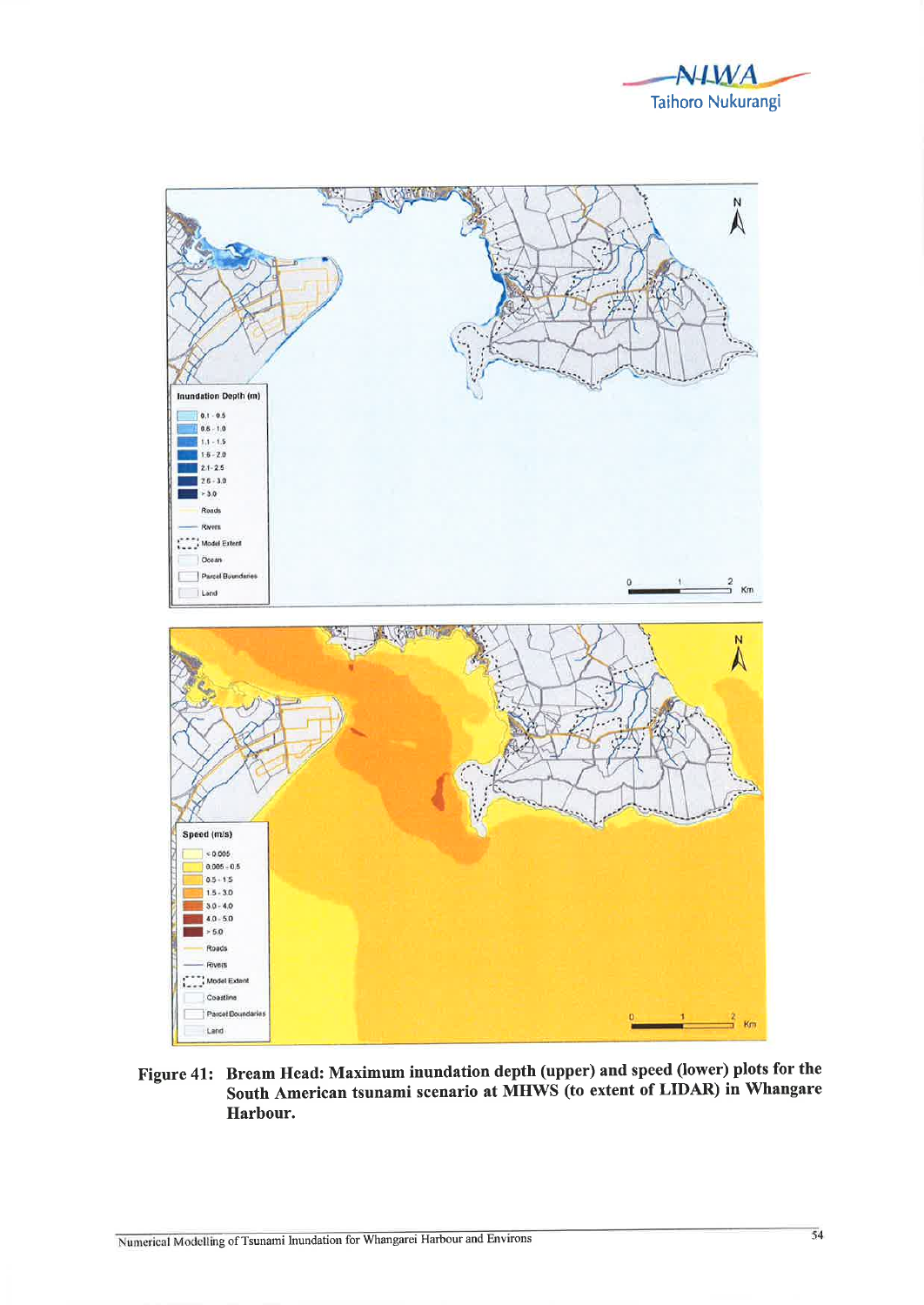



Figure 42: Bream Head: Maximum inundation depth (upper) and speed (lower) plots for the South American tsunami scenario at MHWS + 50cm (to extent of LIDAR) in Whangarei Harbour.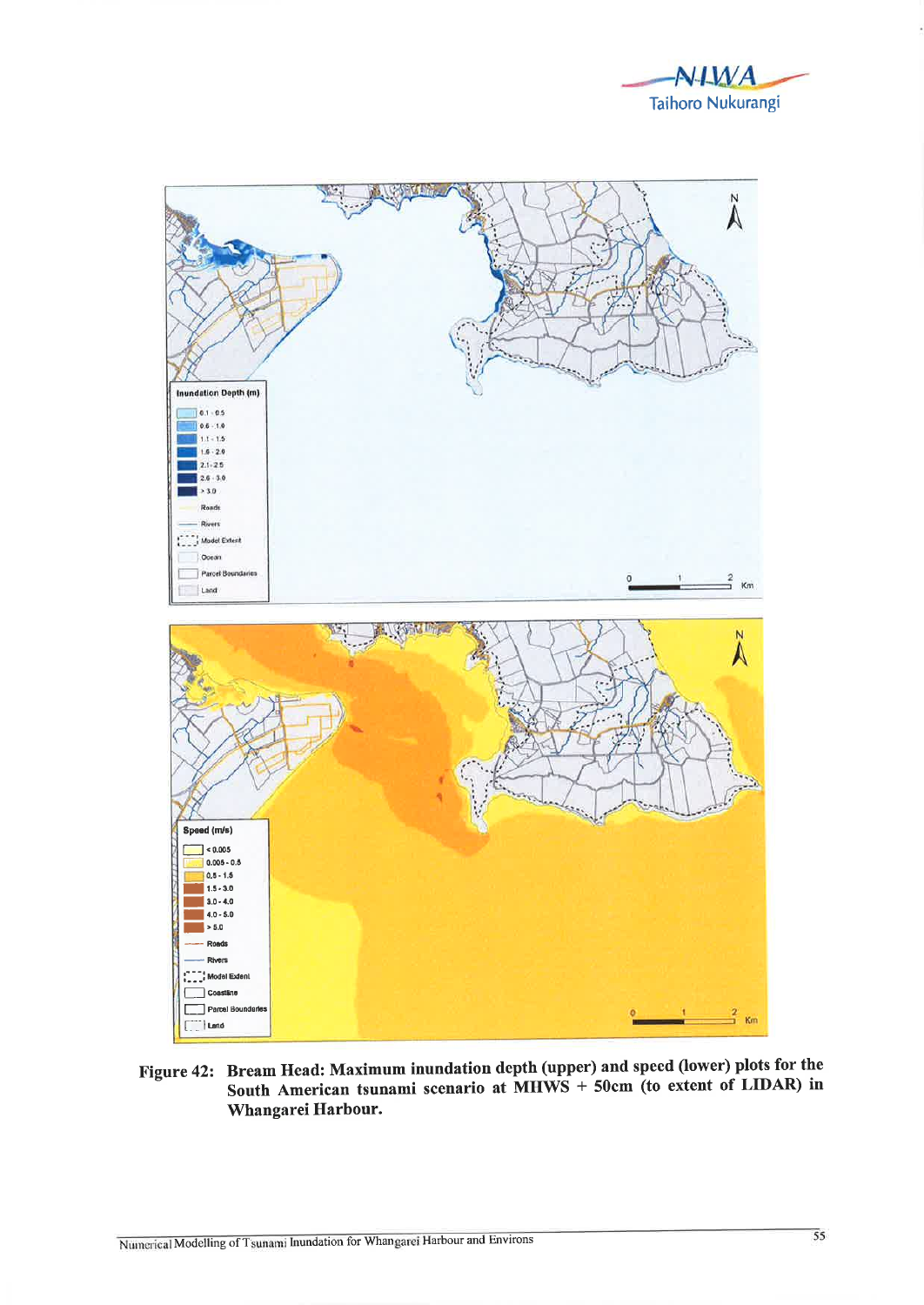



Figure 43: Bream Head: Maximum inundation depth (upper) and speed (lower) plots for the M<sub>w</sub> 8.5 Tonga-Kermadec subduction zone scenario at MHWS (to extent of LIDAR) in Whangarei Harbour.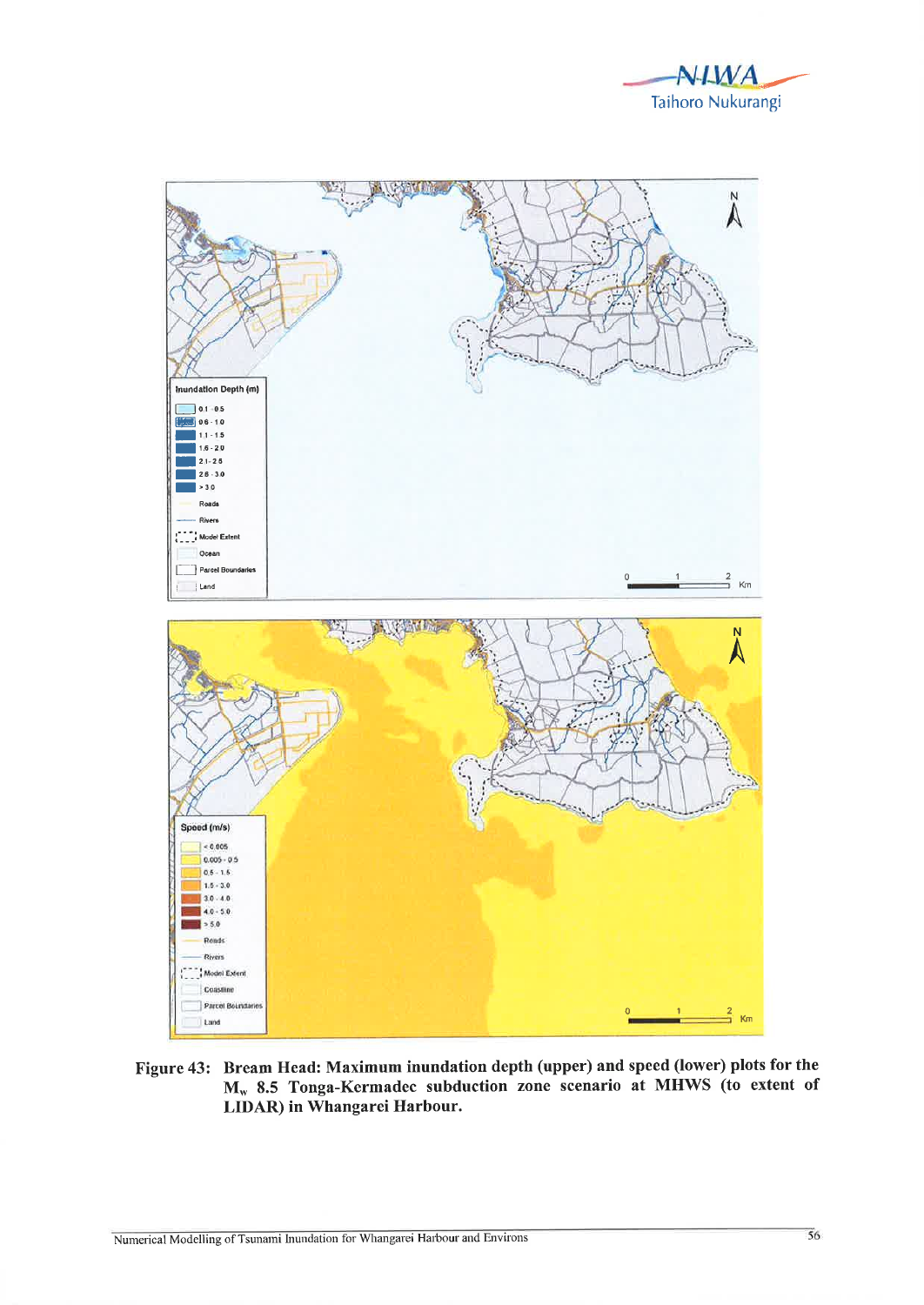



Figure 44: Bream Head: Maximum inundation depth (upper) and speed (lower) plots for the  $M_w$  8.5 Tonga-Kermadec subduction zone scenario at MHWS + 50cm (to extent of LIDAR) in Whangarei Harbour.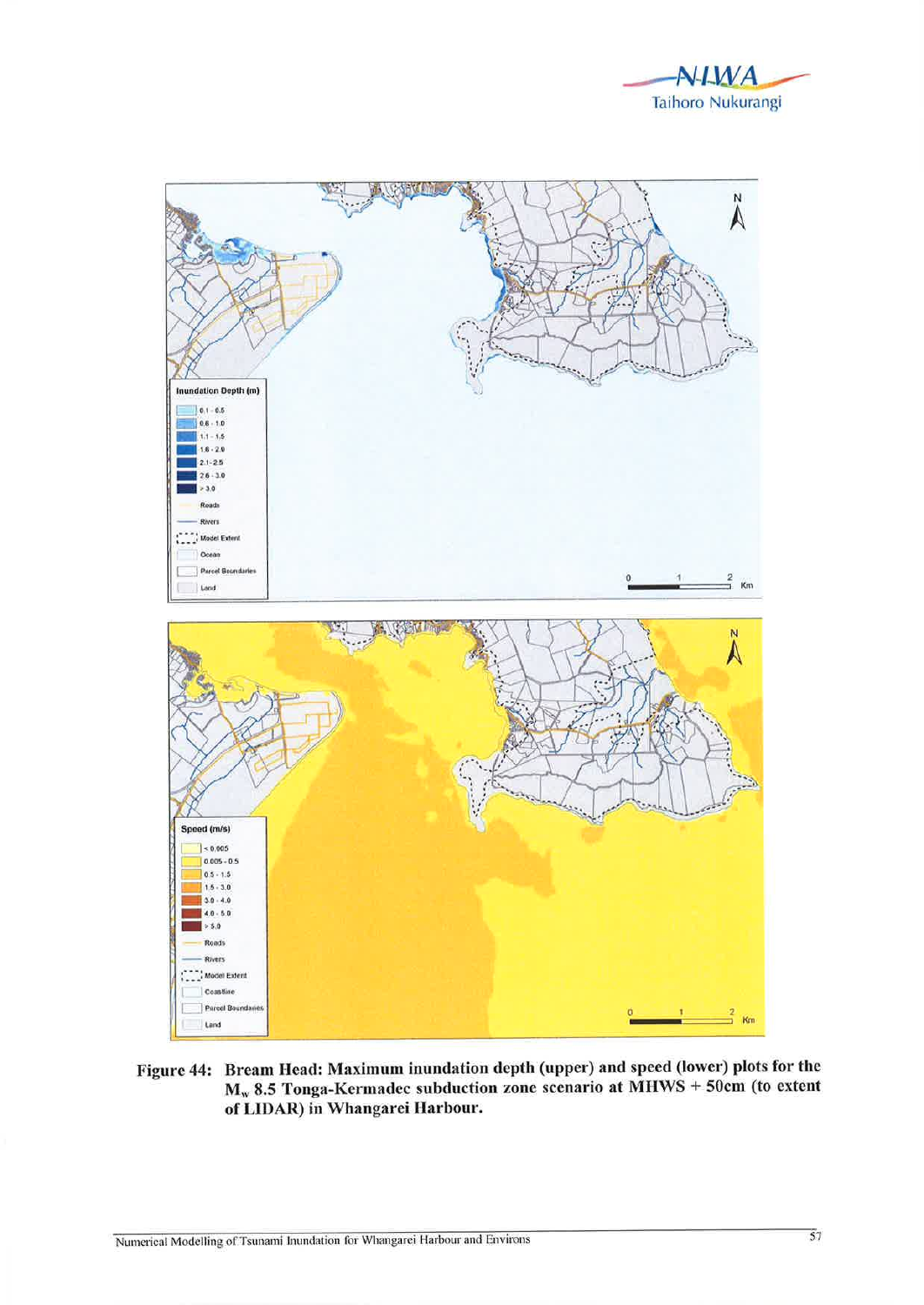



Figure 45: Bream Head: Maximum inundation depth (upper) and speed (lower) plot for the M\*9.0 Tonga-Kermadec subduction zone scenario at MHWS (to extent of LIDAR) in Whangarei Harbour.